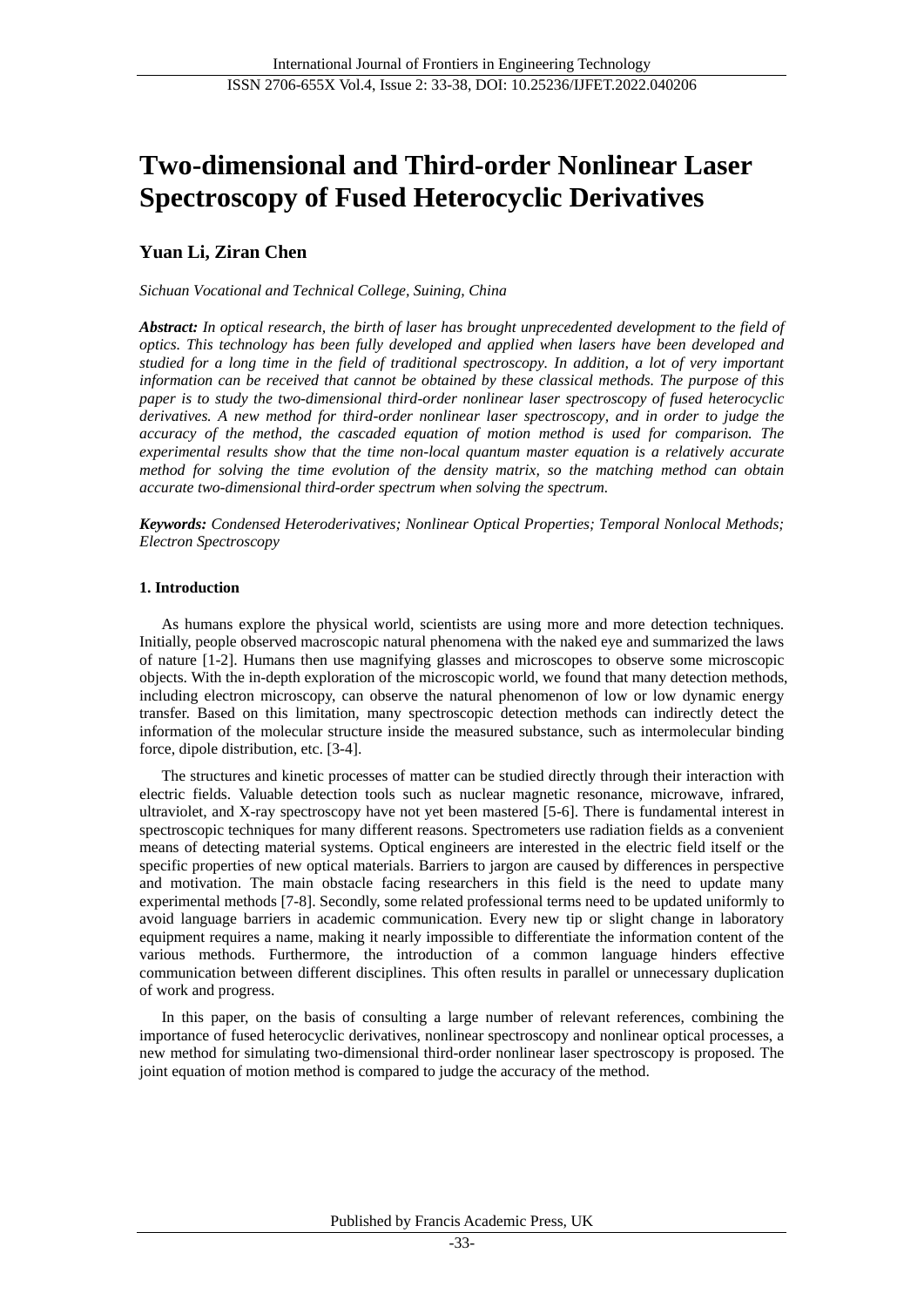# ISSN 2706-655X Vol.4, Issue 2: 33-38, DOI: 10.25236/IJFET.2022.040206

### **2. Two-dimensional and Third-order Nonlinear Laser Spectroscopy of Fused Heterocyclic Derivatives**

#### *2.1 The Importance of Fused Heterocyclic Derivatives*

With the rapid development of modern organic chemistry and medicinal chemistry, the application of heterocyclic skeletons has become more and more extensive. Especially for small-molecule derivatives of drugs, the heterocyclic skeleton is in an irreplaceable position and is considered to be the "predominant structure" that must be studied first. Heterocyclic derivatives can be divided into single heterocyclic derivatives and fused heterocyclic derivatives [9-10]. A class of widely used substances, condensed heterocyclic skeleton, exists in many natural products and synthetic derivatives, has a wide range of biological activities, and is its basic structure.

At present, the derivatives of fused heterocycles have been widely used as medicines and fragrances, as well as intermediates of organic complexes. At the same time, many chemical coatings with new structures are also designed with fused heterocyclic framework as the main structure. Since the heterocyclic diffractoid plays the main function in the whole life system, the nitrogen-containing heterocyclic derivative is also the main branch of the heterocyclic diffractoid. From the development of penicillin drugs to the current fourth-generation reactor cephalosporins, medicinal chemistry is divided into antagonists of tumor pyrimidines, oral analgesics, barbiturates and sleeping pills, as well as antihypertensive drug reserpine. Diffraction bodies in the field of new drug research. In addition, fused heterocyclic diffractometers are also common in pesticides. It is believed that new pesticides with more structures will appear in the future development. In terms of derivative structure, heterocyclic derivative is a special kind of fused heterocyclic derivative. The main organophosphorus pesticides were phased out due to their high toxicity and replaced by new and effective fused heterocyclic pesticides.

Although fused heterocyclic derivatives are widely used in many industries, the synthesis of unique tricyclic frameworks remains a challenge, and the broad potential biological activities of fused tricyclic derivatives have not been fully investigated [11-12]. Therefore, it is promising to develop a widely applicable method for the synthesis of simple and fast fused heterocyclic molecules.

#### *2.2 Nonlinear Spectroscopy*

In order to study some content of nonlinear spectroscopy, we first briefly introduce some theoretical knowledge used in nonlinear optics in advanced quantum mechanics.

#### *2.2.1 Hilbert Spaces*

(1) Pure state and mixed state

All states of a quantum system discussed in quantum mechanics are represented by vectors in Hilbert space. This state is called pure state. If  $|\psi_1\rangle$  and  $|\psi_2\rangle$  are two pure states, another state

 $|\psi\rangle$  can be obtained by the superposition principle:

$$
|\psi\rangle = |\psi_1\rangle C_1 + |\psi_2\rangle C_2 \quad (1)
$$

Such a state is also called pure state.

However, in many cases, because the factors of statistical physics or the factors of quantum mechanics itself cannot be described by a state vector, the system at this time is not in a certain state, and may be in  $|\psi_1\rangle, |\psi_2\rangle$ ,...... etc., and there are equal probabilities of P1, P2, .. Etc. between them. For such a state, we cannot use a state vector to describe the situation, which is called a mixed state.

#### (2) Reduced density matrix

In quantum mechanics, in order to explain the quantum state of a system and its change with time, the previous way usually assumes that the system is separated from the whole external environment, or completely separated. But this way is ultimately a way. Usually a subsystem of a larger system. So, for a fairly large complex system, how to find the average of subsystems associated with only a part of the system, if understood according to quantum mechanics, this is a system of degrees of freedom, and if this measurement correlates with the observed the degrees of freedom are correlated and are called

#### Published by Francis Academic Press, UK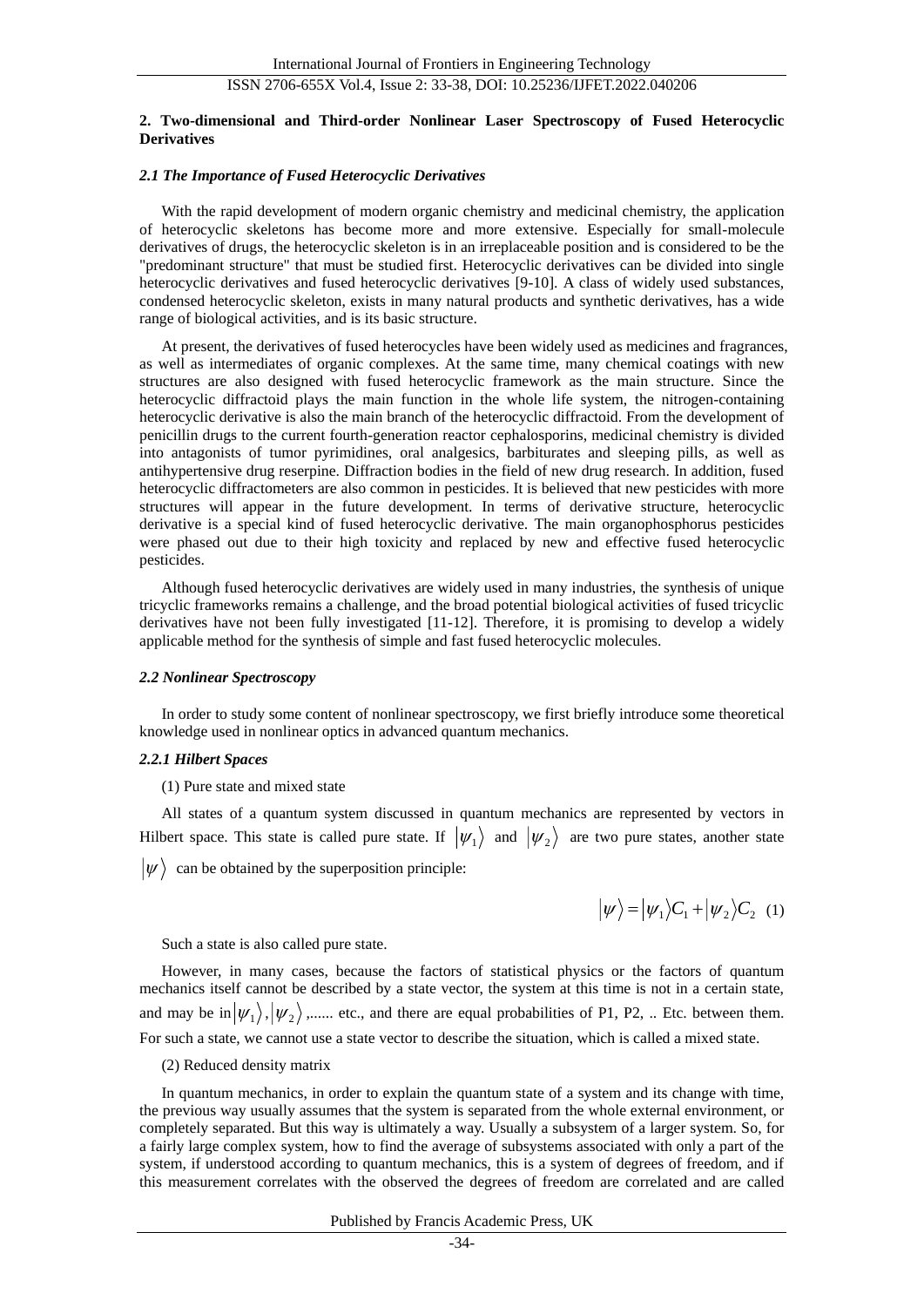incomplete measurements. Similarly, for a fairly complex system, if only the mechanical dimensions of the subsystem are seen, it is also an incomplete measurement. In this case, a low-density array is introduced to describe the quantum state of the subsystem.

# *2.2.2 Liuweier Space*

Liouville space and Hilbert space are two corresponding spaces. The motion states of some microscopic systems can be described in the form of density matrices in Liouville space, which correspond to the representation of wave functions in Hilbert space. However, there are differences between the two. In Hilbert space, the various quantum states of an impure system have clear probability distributions. These cannot be described by a single wave function, but only by a density table. The canonical description, and thus the representation of the wave function, only applies to pure state systems. Based on the time-dependent *schrödinger* equation, Lee-Heller established the wave

packet dynamics theory of absorption and scattering processes in Hilbert space. Inspired by Lee-Heller theory, time-varying spectrum theory was established and developed in Liouville combined with condensed phase spectroscopy experiments.

#### *2.2.3 Nonlinear Influence Function*

Maxwell's equations know to some extent the polarization intensity of light. It provides a very effective method for solving some problems in the field of radiation, while also playing an effective role in spectral measurements in the time and frequency fields. Calculating the polarization intensity of light is a major task in spectroscopic theoretical measurements. Observational analysis shows that the light response function must be solved to calculate the polarization intensity of the light.

### *2.3 Nonlinear Optical Process*

#### (1) Second-order nonlinear optical process

The second-order nonlinear optical phenomenon can be regarded as the phenomenon produced by the interaction of three light waves in a nonlinear medium. Like other full-order nonlinear optics, second-order nonlinear optics can only be created on non-center-inversion symmetric media. Second-order nonlinear optical effects include frequency doubling (SHG), cumulative frequency (SFG), difference frequency (DFG), optical parametric amplification (OPA), and optical parametric oscillation (OPO).

The frequency doubling process is the most basic second-order nonlinear optical process, in which the photons of two frequencies ω are "coupled" into an optical component with a frequency of 20 by the interaction of incident photons and constitutive nonlinear materials. Therefore, the SHG process is generally used to convert the output power of visible-band infrared lasers. In the fields of biotechnology and medicine, SHG is mainly used in high-resolution light sensing microscopy. By using femtosecond laser irradiation on non-centrosymmetric biomaterials, such as collagen, microtubule structures, and tissues such as myosin, SHG information can be easily separated by applying appropriate filters or filtering the incident light. SHG microscopes offer considerable axial and lateral resolution, comparable to bifocal microscopes, without the need for apertures.

The sum-frequency process means that two photons with incident frequencies  $\omega_1$  and  $\omega_2$  combine to form one photon. SHG can be considered as a special case of SFG. The cumulative frequency is especially used when one of the two input frequencies is in the visible range of the spectrum and the other is in the infrared region. This enables in situ vibrational spectroscopy to be performed at the interface using a tuned infrared laser.

In the difference frequency, the generated photon frequency ω refers to the difference between the two frequencies of the incident photons ω1 and ω2. When the two reflected waves interact in the constitutive nonlinear lattice, the reflected wave with incident frequency  $\omega$ 2 can be amplified in the process of generating the frequency difference, that is, in the process of optical parameter expansion. This can be done by introducing two kinds of lasers to adjust different frequencies and amplify the adjusted lasers. Assuming that the optical measurement parameter amplification process occurs in the optical resonator, and the gain of the optical measurement parameter amplification is equal to the loss of the optical resonator, the coherent optical oscillation currently generated is called the optical measurement parameter oscillation. The wavelength of the optical parametric oscillator is determined according to the frequency of the current incident light.

(2) Third-order nonlinear optical process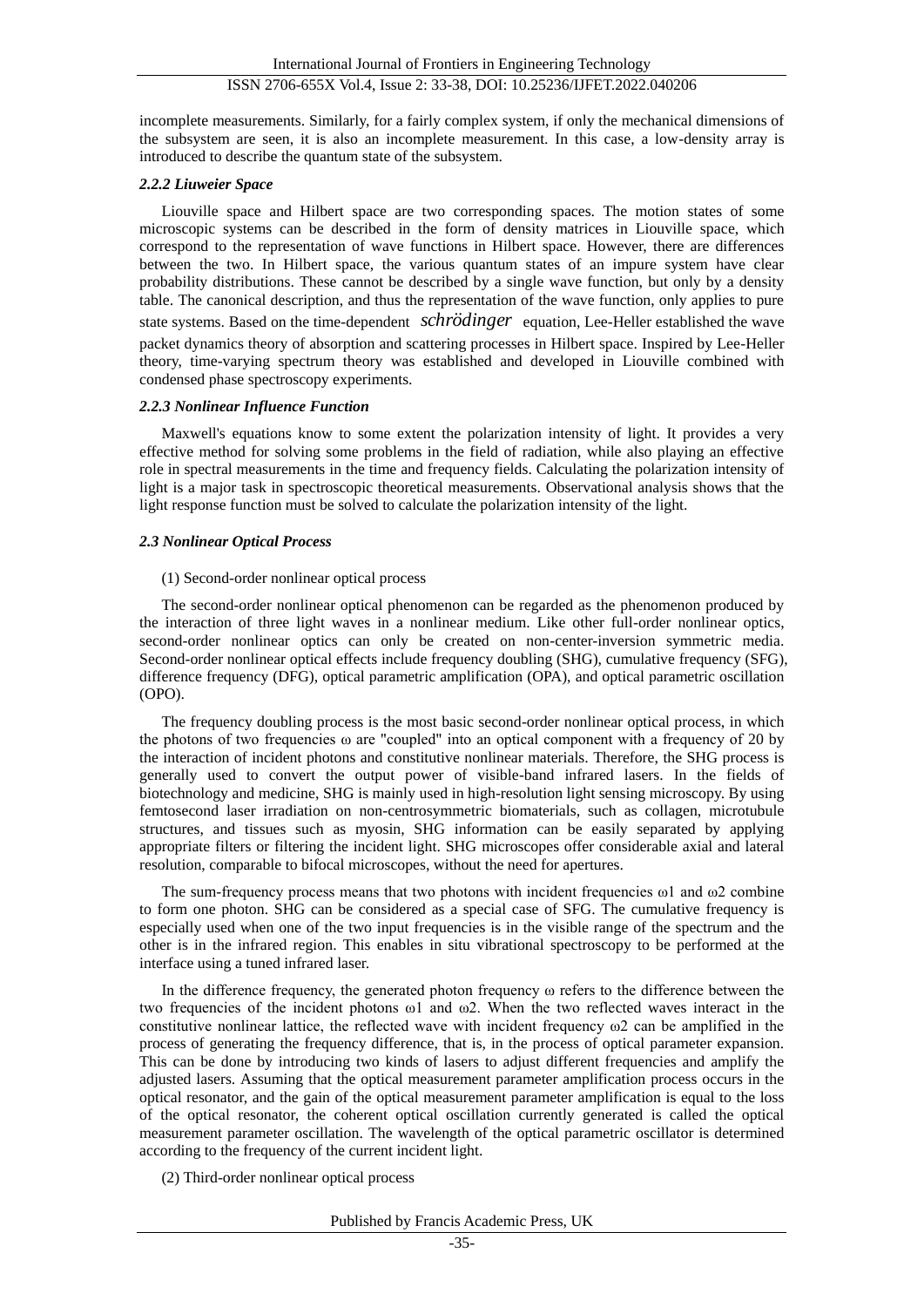The third-order nonlinear optical effect can be considered as the result of the interaction of four optical fields on the nonlinear medium, and the third-order nonlinear effect is generally weaker than the second-order nonlinear effect. Since this is the result of the interaction of the four electric fields, there are more interaction processes than side effects, except for effects similar to full frequency and difference frequency. According to the bipolar method, in general, only the materials with the center inversion symmetry of the broken line can produce the second-order nonlinear optical effect, but for the third-order nonlinear optical effect, for materials with different structures, the third-order nonlinear optical effect can be produced. Thus, basic third-order nonlinear visual effects are possible in all media. Typical third-order nonlinear optical effects include three-frequency (THG), two-photon absorption (TPA), two-photon fluorescence (TPF), four-wave mixing (FWM), Raman excited scattering (SRS), and Stokes.

Under the excitation of high-intensity laser, an atom or molecule needs to absorb two photons at the same time, and the sum of the total energy of the two photons is equivalent to the energy difference on the energy level of the medium. This is called simultaneous absorption of two photons. The process of absorbing the two photons can form the fluorescence of the two photons. When the particle absorbs two photons at the same time, it relaxes in an excited state. When the particle reaches the ground state, it emits a photon with a shorter wavelength than the original incident light, which is called two-photon fluorescence.

#### **3. Experiment**

### *3.1 The Matching Method of the Equation of Motion to Simulate the Spectrum*

There are two architecturally different ways to calculate nonlinear polarization P, nonlinear spectroscopy has standard perturbation methods, that is, nonlinear polarization can be expressed as a response function.

Since the nonlinear electronic spectrum is obtained by the four-wave mixing technique, the third-order polarization induced by the three pulses is in either direction of the pulse matching (rotation) when using the equation-of-motion matching method. However, this method is only suitable for weak fields and is negligible for pulse overlap. In photosynthesis, weak fields are required for laser fields, so this framework is very powerful in photosynthesis calculations. The external electric field is expressed as a dipole moment.

$$
H_{int}(t) = -\sum_{\alpha=1}^{3} \left( \exp\left\{ i\vec{k}_{\alpha} \vec{r} \right\}_{\alpha}^{(+)}(t) + \exp\left\{ -i\vec{k}_{\alpha} \vec{r} \right\}_{\alpha}^{(-)}(t) \right) (2)
$$

$$
v_{\alpha}^{(\pm)} = V \lambda_{\alpha} E_{\alpha} (t - t_{\alpha}) \exp\left(\mp i\omega_{\alpha} t\right) (3)
$$

Where  $\lambda_{\alpha}$ ,  $k_{\alpha}$ ,  $\omega_{\alpha}$ ,  $E_{\alpha}(t)$  represents the intensity, wave vector, frequency and wave packet, respectively. V is the dipole momentum operator.

#### *3.2 Numerical Simulation*

The temporal nonlocal method of solving the density table includes non-Markov phenomena, but since the higher-order term of the diffusion term is omitted, is it compared with the exact solution when solving the density table, and then the nonlocal time method and the motion waterfall method are used, see if the dynamics of the two evolve significantly over time.

Using the non-local time method and the waterfall equation of motion, we simply model the dynamic evolution of the energy transfer in the FMO complex and see the difference between the two methods, the matrix of the FMO Hamiltonian is: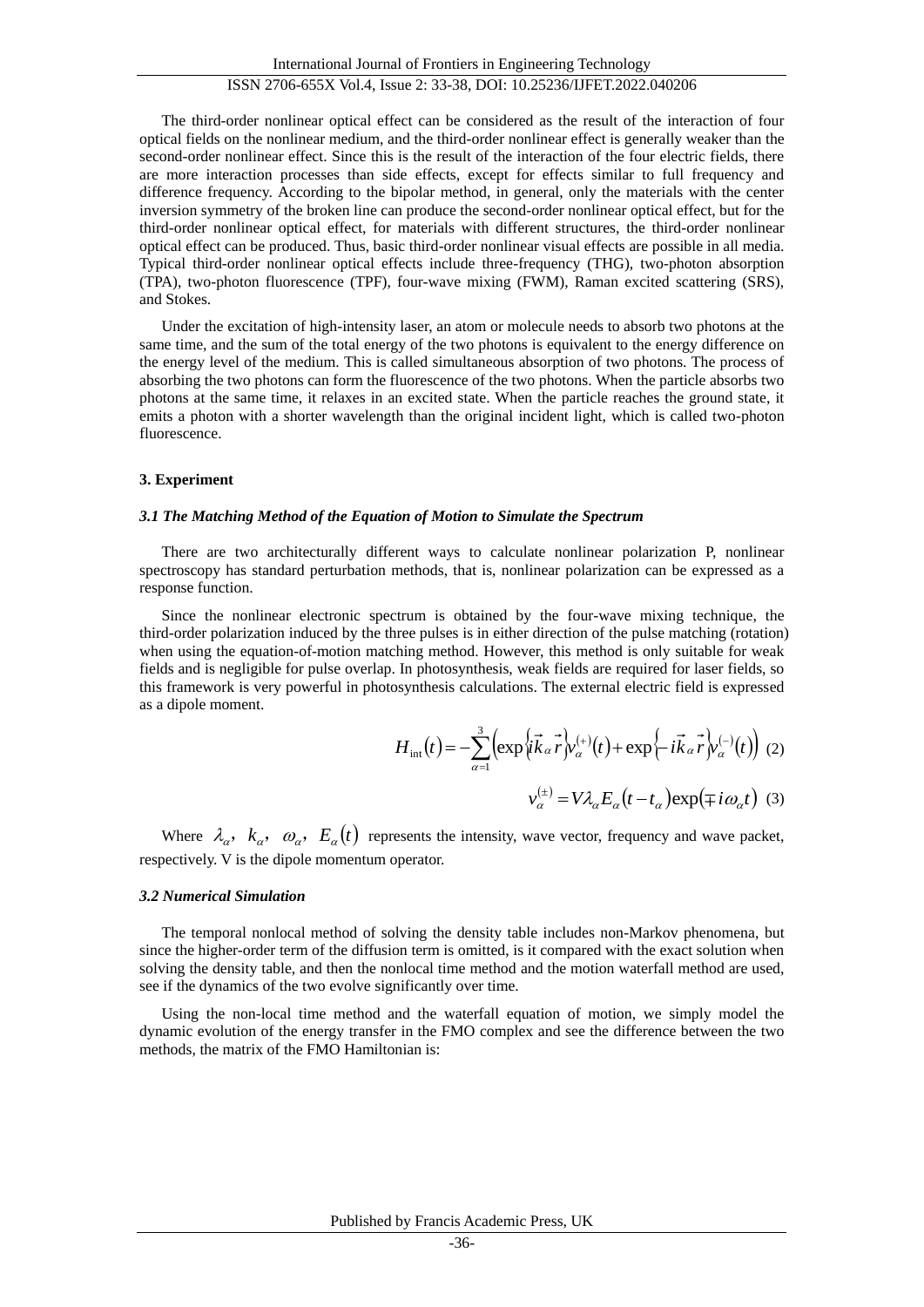International Journal of Frontiers in Engineering Technology ISSN 2706-655X Vol.4, Issue 2: 33-38, DOI: 10.25236/IJFET.2022.040206

$$
H_{\text{fmo}} = \begin{pmatrix} 200 & -87.4 & 5.4 & -5.8 & 6.6 & 13.6 & -9.8 \\ -87.4 & 320 & 30.7 & 8.1 & 0.6 & 11.7 & 4.2 \\ 5.4 & 30.7 & 0 & -53.4 & -2.1 & -9.5 & 5.9 \\ -5.8 & 8.1 & -53.4 & 110 & -70.6 & -16.9 & -63.2 \\ 6.6 & 0.6 & -2.1 & -70.6 & 270 & 81 & -1.3 \\ 13.6 & 11.7 & -9.5 & -16.9 & 81 & 420 & 39.6 \\ -9.8 & 4.2 & 5.9 & -63.2 & -1.2 & 39.6 & 230 \end{pmatrix}
$$
 (4)

# **4. Discussion**

The spectral density taken in this paper is  $J(\omega) = \frac{2\lambda \omega y}{r^2}$ 2  $\omega$  +  $\gamma$  $\omega = \frac{2\lambda \omega \gamma}{\gamma}$  $^+$  $J(\omega) = \frac{J(\omega)}{2}$ , and the parameter values taken in it are  $\lambda = 34 cm^{-1}$ ,  $\gamma = 52.07 cm^{-1}$ , so that the comparison results of the two methods can be obtained.

*Table 1: Layout time evolution map of FMO complexes*

|      |         |       |       | 4     |       | O     |       |
|------|---------|-------|-------|-------|-------|-------|-------|
|      | $1.0\,$ |       |       |       |       |       |       |
| 200  | 0.526   | 0.318 | 0.078 | 0.047 | 0.038 | 0.034 | 0.036 |
| 400  | 0.482   | 0.252 | 0.136 | 0.068 | 0.046 | 0.036 | 0.043 |
| 600  | 0.413   | 0.237 | 0.187 | 0.115 | 0.052 | 0.039 | 0.051 |
| 800  | 0.395   | 0.206 | 0.206 | 0.126 | 0.068 | 0.046 | 0.067 |
| 1000 | 0.3     | 0.164 | 0.224 | 0.159 | 0.074 | 0.051 | 0.073 |



*Figure 1: Initial state 1*



*Figure 2: Initial state 2*

Published by Francis Academic Press, UK